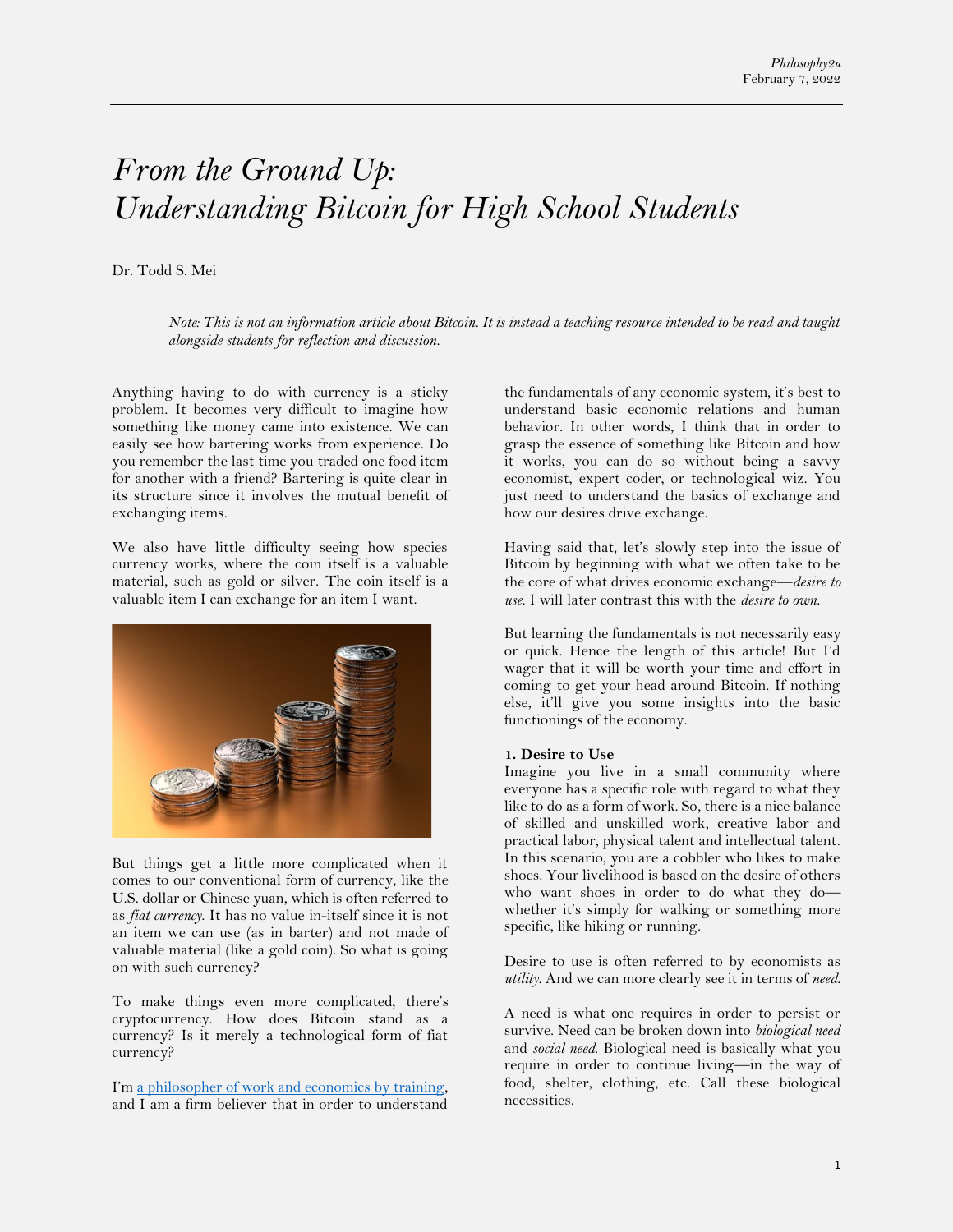Social need encompasses a variety of goods including companionship, freedom, leisure, a range of institutions that provide services like health, finance, security, etc. Social needs are those things that contribute to making our lives fuller, or if you prefer, more human. Very few of us would want to live a life simply based on fulfilling biological needs; we'd like to have friends, technological gadgets, education, health care, sports, entertainment, and the arts. Call these social necessities.

It goes without saying that you cannot have social needs without the realm of biological needs being satisfied. Can you continuously play your computer game without having continual access to food, sleep, etc.? What is important to note with regard to currency is that economic exchange is predicated or based on the satisfaction of these biological and social needs.

### **2. How Value Works in the Desire to Use**

The question of how value functions in an economy is a very difficult one. In fact, it has never been fully resolved by economists or philosophers. After the 1870s, economists ceased inquiring as to how value arose and instead concentrated on how value is already at work in the economy in terms of price (the price of a thing is not necessarily its value). In other words, economists just wanted to focus on how our existing modes of exchange worked instead of pursuing the great philosophical problem of how value arises—that is, how something like a chair becomes valuable.

Consider, for example, trying to answer questions such as: Does value arise because of the amount of labor we put into making something? Or does it arise because a person wants to pay a certain amount for it? Or does it have to do with the materials used or where it is made?

If we say "all of the above" it seems like value is something quite arbitrary. But in economic exchange we tend to think the opposite. Value is something quite definite, and we want to pay specific amounts that we think are fair.

This conundrum is what the philosopher Karl Marx (1818-1883) referred to as the *transformation problem*—or trying to understand how value arises in the process of huamns taking natural material and reshaping it into something else. Can you detect where value arises when a lumberjack cuts down a tree and a carpenter fashions it into a cabinet for a customer?

If you want to learn more about this problem, you can read a separate academic essay that I wrote [here.](http://australianhumanitiesreview.org/category/contributors/contributors-m/mei-todd/)

The basic principle of exchange

For our purposes, we need only to note that when we desire to use something to satisfy our biological or social needs, we face the following dilemma:

# *Do I go about making the thing I need myself? Or, do I buy the thing I need instead?*

In other words, I am basically asking myself "Should I take the trouble to spend my own time, materials, and labor making what I need?"



So, you might make your own sandwich for lunch. Or, if you can't be bothered or don't have time, you might buy one from the local deli. You may have come across the economic term *opportunity cost*, which involves the decision of whether or not you want to give up something you own in order to get what you need and don't have. In essence, you are making a decision to trade something of value you own in order to avoid having to undergo the labor and use of materials required to make a sandwich.

What will you trade? In a barter system, you might trade something in your possession that you made or something that you acquired. As a cobbler, you could trade a pair of shoes, assuming the owner of the deli wanted shoes. If s/he did, then it would just be a matter of working out how many sandwiches are equivalent to the shoes being traded.

In our economy today, we don't usually barter. In fact, no society (ancient or modern) really used bartering as their main form of exchange. It's a misnomer that our ancestors did. Instead, prior to a currency, societies traded based o[n a rudimentary credit system.](http://australianhumanitiesreview.org/category/contributors/contributors-m/mei-todd/)

What's interesting in today's economy is that we usually don't have to come to an explicit agreement with someone about the value of an exchange. How often do we barter with cashier at a store? We tend to just pay the price tallied. Or in our example, we simply "agree" to the price that the deli owner has listed on the menu. If we think it's fair—that is, if we think that price is fair enough to pay *instead* of making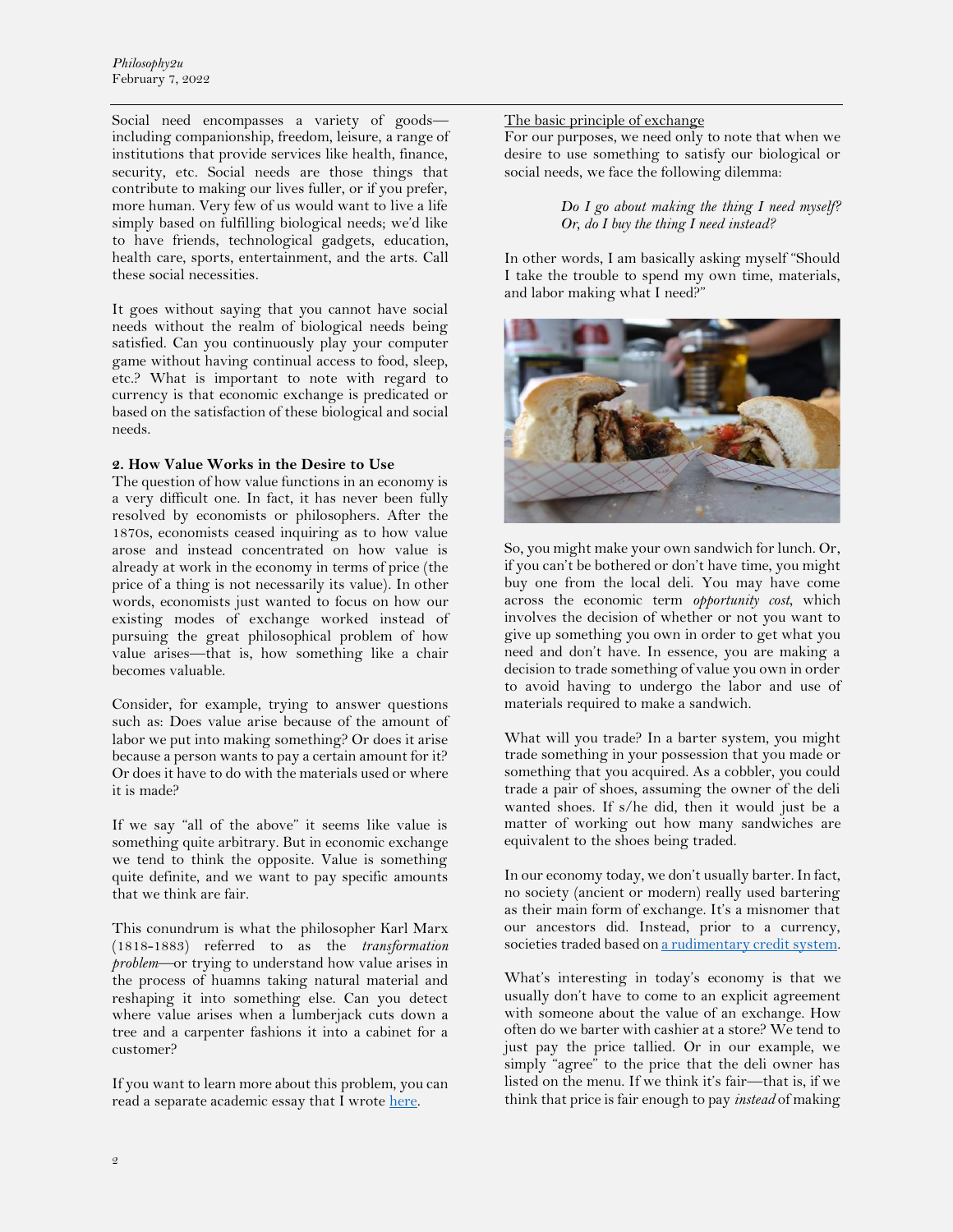the sandwich ourselves—then we go ahead and make the trade.

### One complication

Of course, sorting out the desire for goods we want to use is not so simple. In any society where trades and talents are specialized and developed, there will be things we simply cannot do ourselves because we lack the skill, materials, and/or know-how. So in many instances, we simply have to trade and cannot ask "Should I make this thing myself?" (Try making a mobile phone!)

But we nevertheless do ask ourselves, "Should I pay the price being asked?" If not, I can either do without the item or seek a better price elsewhere.

The upshot is that we attempt to satisfy our desire for things we need to use in our life by trading what we have or have produced ourselves according to what we think is fair. Is the opportunity cost reasonable?

Having said that, there are a lot of factors that will determine what one thinks is fair. Scarcity of an item and urgency to get the item instead of spending time going elsewhere are just two factors that might cause you to accept a higher price.

### **3. Money and the Desire to Use**

The history and philosophy of money is extremely complex. As an academic researcher in the philosophy of work and economics, I would by no means say that I have grasped the entirety of the topic! But understanding basic relations involved in the use of money can help us gain some clarity, especially with respect to Bitcoin.

To recapitulate, in a barter system we can easily see how the things being traded—shoes for sandwiches in our example—both have value. They have value because they are things we desire to use. I want a sandwich because I am hungry and need nourishment to continue conducting my business that day.



But when we start to think of fiat currency, like the US dollar, things get a bit vague. Fiat currency is essential a paper or coin currency that a government "declares" is the official (or legal) tender to be used in that country for exchange. We accept using this fiat currency because in part we trust it and in part, as my colleague likes to say, the government can enforce us to do so [\(bullets behind dollars\)](https://www.quora.com/Will-cryptocurrencies-replace-fiat-money-in-the-future).

There is a simple way to understand how money works for our purposes. In an economy we have seen that value arises because things are being made that we all desire to use to satisfy biological and social needs. Think of all the goods and commodities out there in a society—150,000 pairs of shoes, 1 million pieces of candy, 12,000 phones, and so on. Economists often refer to this as *gross domestic product* (GDP), or what a nation has produced by means of its citizens laboring in their respective work.

How can we ascribe a value to this? It would be cumbersome to keep listing the items or to list the value of all the items according to just one of them e.g. the US produces the equivalent of 1 billion clogs in a year. What fiat currency provides is a universal measure of all items across the spectrum of a nation's production.

There is a rather arbitrary starting point for this valuation since there has to be a moment when we start ascribing value in terms of the fiat currency. This is a complex topic, but it basically comes down to the convention of people agreeing to the valuation of something and this convention being backed (sometimes enforced) by financial and governmental institutions.

What this universal measure allows is for us to trade things more easily. I don't have to barter. I can make my shoes, exchange them in the marketplace for fiat currency and then use that currency to buy a sandwich. Hopefully, the pricing system will be such that it is fair for me. I get \$100 for my shoes and am happy to pay \$5 for a sandwich.

# **4. Who Controls the Money?**

You may have already seen one of the problems with fiat currency. It is controlled by a central authority. This is not so much of a problem at the everyday level of exchange, but it is a problem with regard to having access to more money in the event that I need more "cash" in order to cover an important cost that I can't afford in the present. That is, I don't have the money "now" to do what I want to do and so need to ask for a line of credit from someone who does have the money. If get the money from them *now*, then I have to pay them back *later*.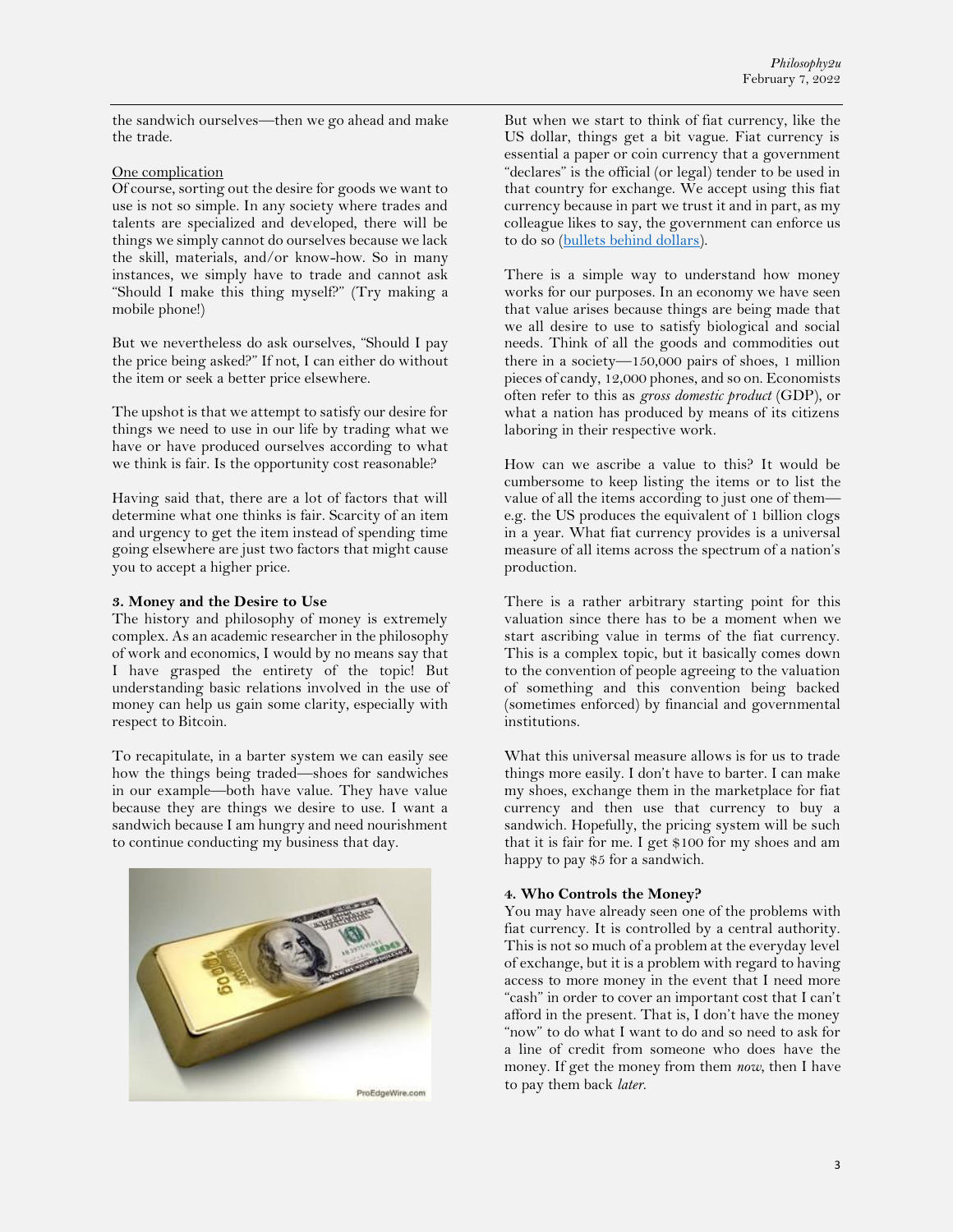Think of it like this: In everyday exchanges (shoes for sandwiches), there is no need for credit in the transaction. I don't really need the deli owner to trust me (credit) because I can simply give him or her a fivedollar bill. In essence, we trust the fiat currency to do the work of holding value in the exchange. If we didn't trust it, we wouldn't accept it. Economists will therefore often speak of fiat currency being *a measure of value* (i.e. allowing us to equate shoes to sandwiches) as well as *a store of value* (i.e. holding value across transactions).

But for those occasions where we need access to money beyond our ways and means (e.g. buying a car, home, or the latest iPhone), we have to gain the trust of someone or some institution that has this money. We need credit with them.

Credit is thus the idea that someone or some institution trusts me to pay back an amount of money given to me; it therefore gives me credit. The extent to which they trust me is represented by how much they will give me. An easy example: When you apply for a credit card, the level of trust a credit card issuer has in you is represented by your spending limit. If you have very little credit, that limit is usually around \$250. The more you spend and pay off your credit on time, the more the trust builds, and the more your limit is raised. (Well, not always. A cynical thought is that limit increases are not based on your ability to pay back the entire amount, but only enough to make the minimum periodic payments so that interest due accrues on your account.)

But fundamentally speaking, being given credit is a way for the financial institution to say, "I trust that in giving you this line of credit *now*, you will pay this back in a specified amount of time." The penalty for not doing so is either an interest rate fee; or an interest rate fee *and* a drop in credit score.

Each one of us has a *credit score* that basically represents our economic trustworthiness. (You might scoff at this, but it's important to make sure this score is maintained with integrity; otherwise, you will not be afforded any credit when going to make purchases outside your ways and means.)

#### **5. Bitcoin, Finally!**

Now imagine if there were access to money that was legitimately accepted by others yet was not controlled by any central authority. This was allegedly the reason for creating Bitcoin. Remove central authority, and citizens of the world would have greater spending and investing power since we would not be constrained by government regulation of currency or meeting credit qualifications for loans.

However, there were at least two main obstacles to this project. One was the problem of duplication, which the journalist Josh Daniels explains in an article from *[The New Yorker](https://www.newyorker.com/magazine/2011/10/10/the-crypto-currency)*:

> Banks, however, do much more than lend money to overzealous homebuyers. They also, for example, monitor payments so that no one can spend the same dollar twice. Cash is immune to this problem: you can't give two people the same bill. But with digital currency there is the danger that someone can spend the same money any number of times.

> Nakamoto [the as-yet unfound creator of Bitcoin<sup>7</sup> solved this problem using innovative cryptography. The bitcoin software encrypts each transaction—the sender and the receiver are identified only by a string of numbers—but a public record of every coin's movement is published across the entire network. Buyers and sellers remain anonymous, but everyone can see that a coin has moved from A to B, and Nakamoto's code can prevent A from spending the coin a second time.

> Nakamoto's software would allow people to send money directly to each other, without an intermediary, and no outside party could create more bitcoins. Central banks and governments played no role.

A second obstacle involved where the currency would be minted. In addition to cryptography removing the possibility of the duplication of transactions, its blockchain platform allowed for currency to be minted via all the computers, or *nodes*, involved on the blockchain. The more users, the more nodes; the more nodes, the greater processing capacity of that blockchain to enable transactions.



In other words, while a fiat currency is centralized, cryptocurrencies like Bitcoin are *decentralized* across all the nodes in its network. The term therefore used today to describe this alternative form of finance is decentralized finance, or *DeFi*.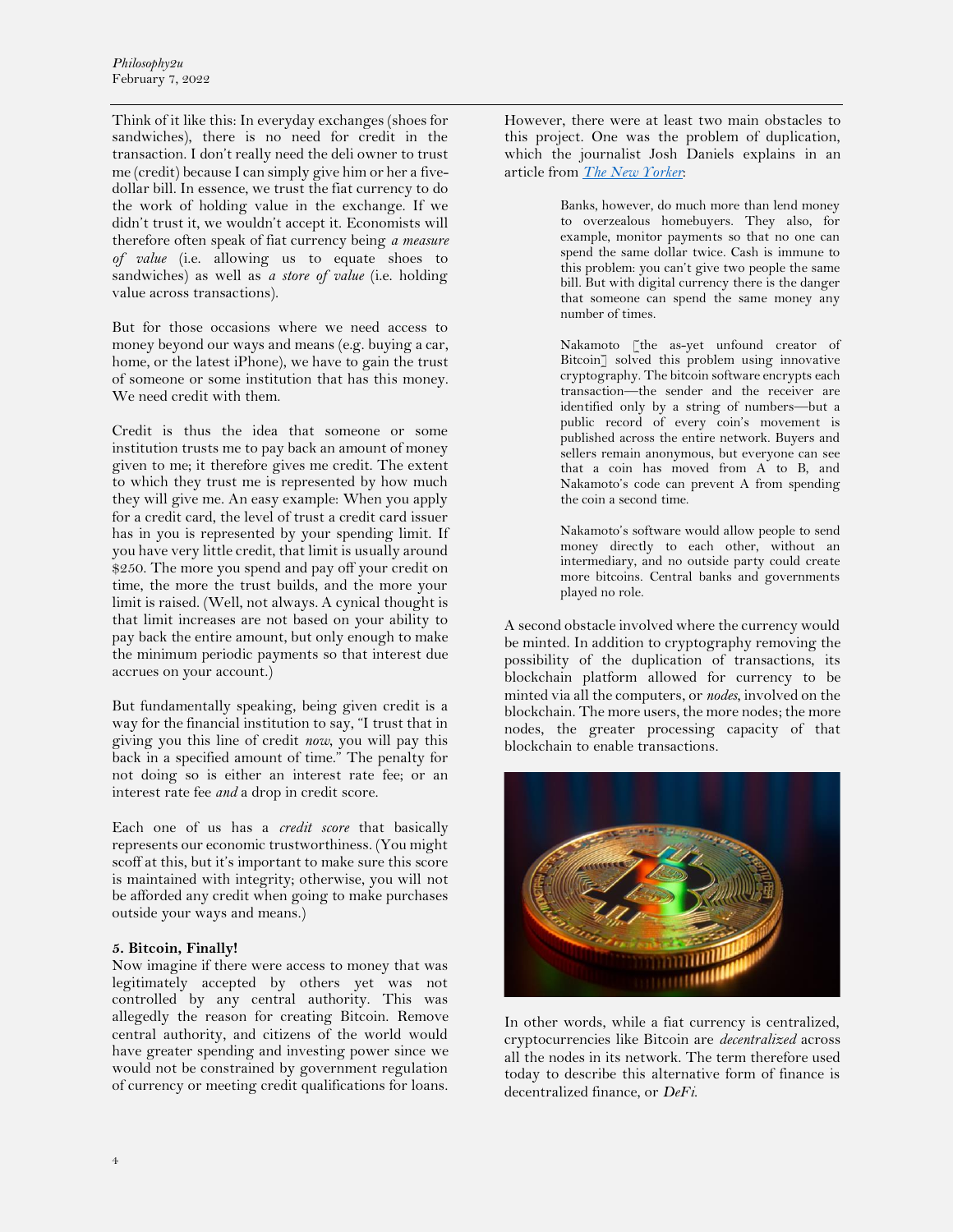You may have questions about the security and trustworthiness of DeFi and the blockchain, and this is where the specifics of the blockchain technology provide safeguards against bad transactors. This topic lies outside the scope of our purposes, but you can read more on this in my blog on **blockchain basics**.

In short, the advantages of a decentralized finance system:

- you can apply to gain access to more money as a loan without worrying about credit limitations (DeFi liquidity pools);
- transactions can occur instantaneously, instead of according to banking hours or waiting for the approval of a banker;
- cryptographic coding means transactions are of public record but also anonymous (the specific identities of transactors are hidden);
- blockchain technology ensures security and anonymity by providing a permanent (unchangeable) ledger/record of the transactions that is both public and encrypted.

## **6. Why Hasn't Bitcoin Been Adopted More Widely?**

There are a lot of ways of answering this question. One is that central banks and governments don't like DeFi because it is a direct challenge to the existing system of economic exchange and investment which we've had for centuries. Another answer is that the interfaces to use and trade Bitcoin are still difficult to navigate for the common person who lacks technological know-how.

But there is another noteworthy answer which I want to consider in closing this article; and it refers us back to the distinction I made at the beginning between the *desire to use* and the *desire to own*.

Owning and ownership economically speaking

By *own* I mean something very specific here. We know the common meaning of the word "own" in terms of possessing or holding something according to some length of time. In cases of personal property, this ownership often means "in perpetuity", or until I choose to exchange it, pass it on, or give it up.

When ownership of an item that is desired by others is motivated to capitalize off this desire, it is called *economic speculation*. When one owns most of it, if not all, of what others desire, speculation becomes morally questionable, if not reprehensible. We call this kind of ownership a *monopoly*. But this worry goes goes down a different line of (moral) inquiry. So let

me unpack the drive to own a little more economically.



It becomes very tempting to own a great deal of something that others desire for two reasons:

- 1. owning something that others desire increases one's equity or economic value of one's holdings; and
- 2. assuming that what is desired is limited in quantity or cannot be gained very easily, the more one owns, the more its value will increase (more people will want less of what is available).

In our examples above, desire and access have to do with fair price/exchange. I may not have access to a sandwich, but I can easily do so if I pay \$5. The deli owner is not going to deny this price because s/he knows I can simply go elsewhere. The limited supply of sandwiches is not really an issue or factor upon which the deli owner can gain advantage (in terms of increasing the price).

But what if the supply of sandwiches were scarce? Then, those holding those sandwiches or the capacity to make sandwiches would gain from this condition of scarcity. Gaining this kind of leverage via ownership is not just a happenstance in trading but a strategy. The more one owns what is wanted, the more one stands to gain.

This in part is what I am calling the *desire to own*. It's the desire to own most or all of some stock of a thing in order to take advantage of others who want access to that thing I own.

Whatever you think about the morality of this strategy (I think it is questionable in specific instances), it is worth noting the shift. A thing that is essential to our *desire to use* in order to live has been turned into a something we cannot easily access in order to live. One's desire to use is supplanted by another's desire to own.

Another example may help illustrate: What if I owned all the land in town? As someone who didn't own any